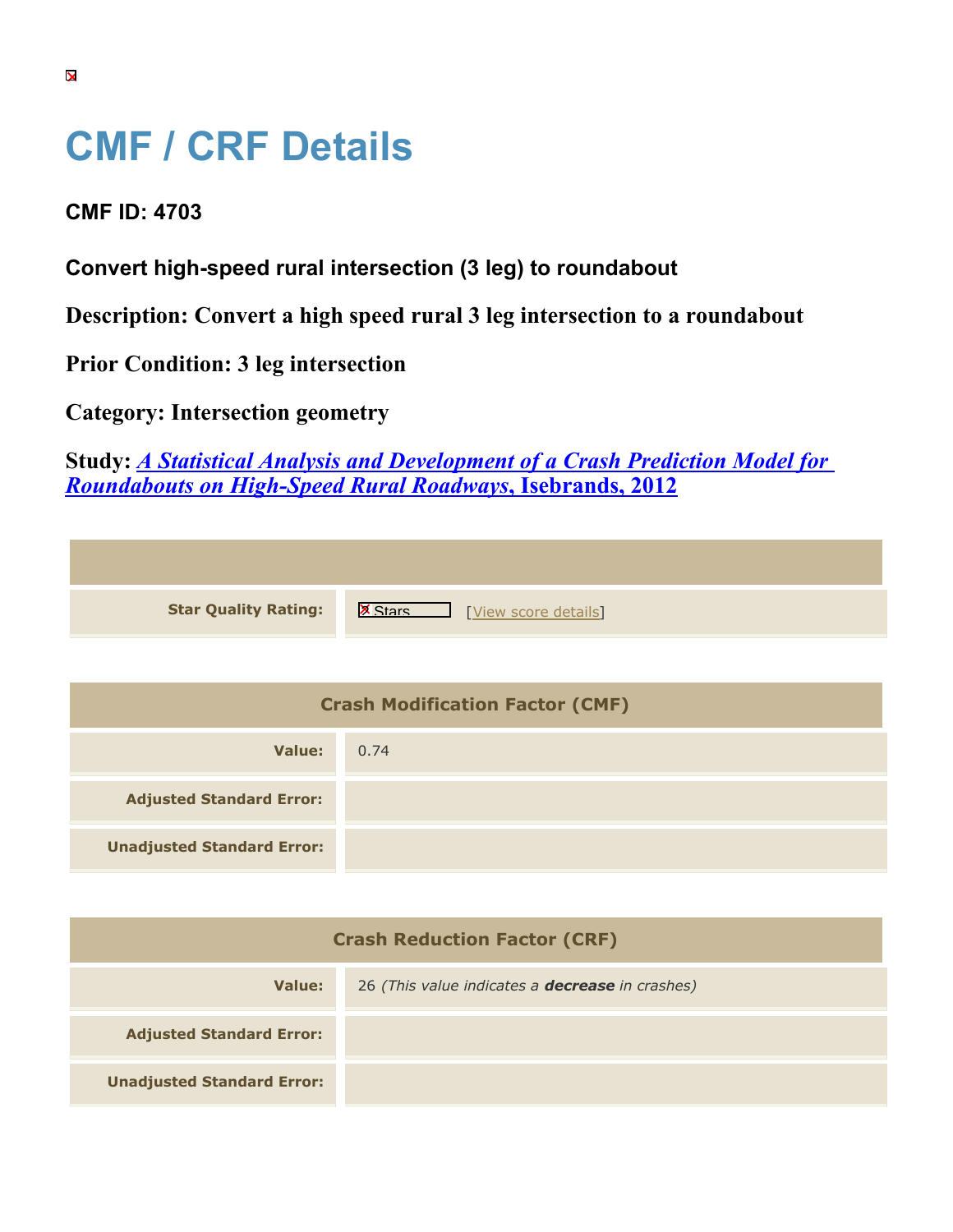| <b>Applicability</b>                    |               |
|-----------------------------------------|---------------|
| <b>Crash Type:</b>                      | All           |
| <b>Crash Severity:</b>                  | All           |
| <b>Roadway Types:</b>                   | Not specified |
| <b>Number of Lanes:</b>                 | $1\,$         |
| <b>Road Division Type:</b>              |               |
| <b>Speed Limit:</b>                     | 45-65 mph     |
| <b>Area Type:</b>                       | Rural         |
| <b>Traffic Volume:</b>                  |               |
| <b>Time of Day:</b>                     |               |
| If countermeasure is intersection-based |               |
|                                         |               |

| <b>Intersection Type:</b>         | Roadway/roadway (not interchange related) |
|-----------------------------------|-------------------------------------------|
| <b>Intersection Geometry:</b>     | $3$ -leg                                  |
| <b>Traffic Control:</b>           | Roundabout                                |
| <b>Major Road Traffic Volume:</b> |                                           |
| <b>Minor Road Traffic Volume:</b> |                                           |

| <b>Development Details</b>       |                |
|----------------------------------|----------------|
| <b>Date Range of Data Used:</b>  |                |
| <b>Municipality:</b>             |                |
| State:                           | KS, OR         |
| <b>Country:</b>                  |                |
| <b>Type of Methodology Used:</b> | $\overline{2}$ |